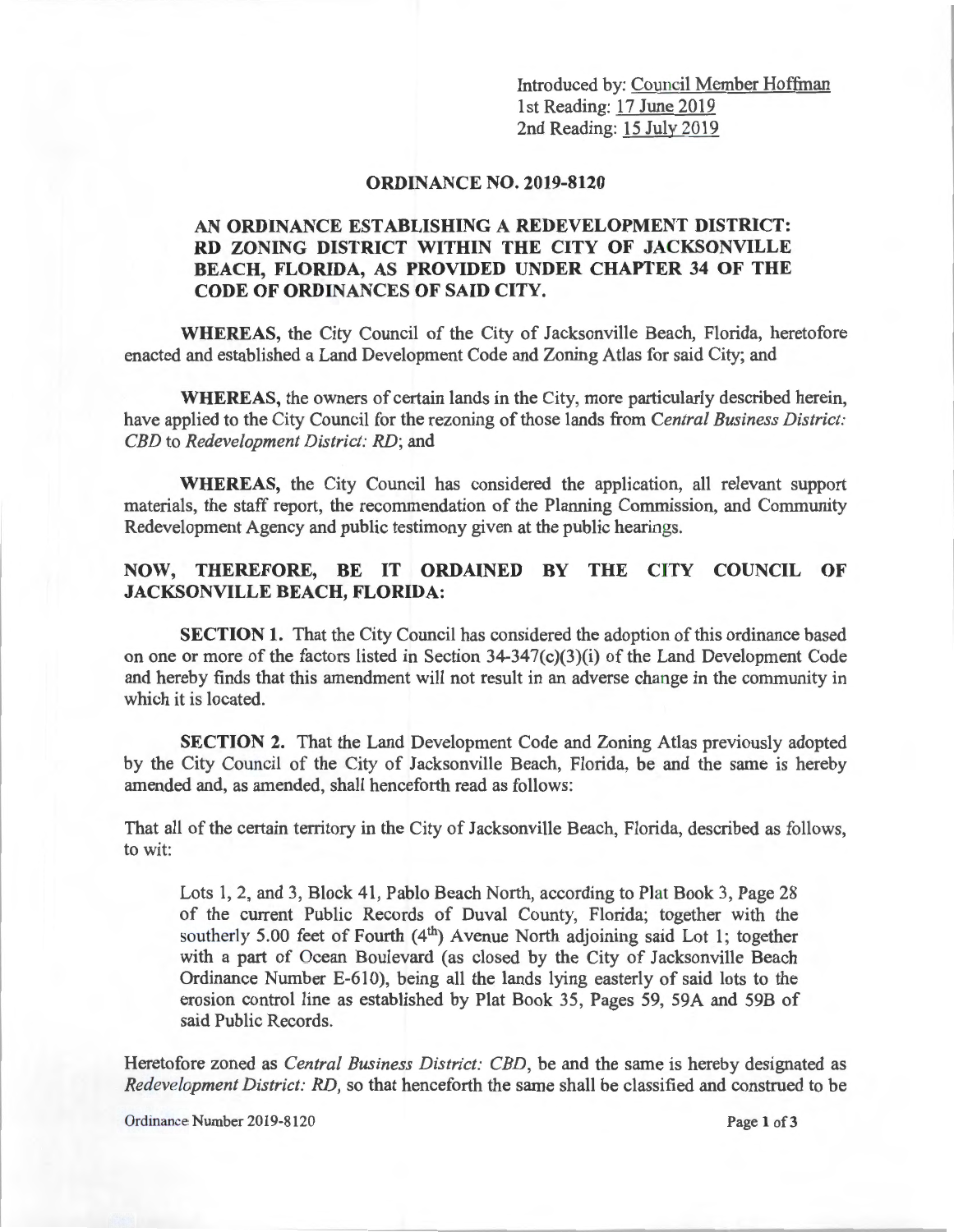embraced within the meaning and subject of the general provisions of the *Redevelopment District: RD* zoning category as provided in Article VII, Section 34-347 of the Jacksonville Beach Land Development Code (Chapter 34 of the Code of Ordinances of the City of Jacksonville Beach, Florida), subject to the following additional limitations:

- A. The rezoning application dated April 26, 2019, including project narrative dated April 26, 2019, attached hereto as Exhibit A, and Preliminary RD Development Plan titled "Site Plan" and dated April 19, 2019, which have been submitted to the City of Jacksonville Beach Planning and Development Department, are hereby adopted and incorporated as part of this amendment to the Jacksonville Beach Land Development Code and Zoning Atlas.
- B. The project shall be generally carried out in accordance with the presentments of the rezoning application, project narrative, and conceptual site development plan, including but not limited to the following:
	- 1. Maximum building height Fifty-six (56) feet.
	- 2. Permitted structure(s) shall be constructed in accordance with CBD site design and lot layout standards in effect on September 28, 2010.
	- 3. A maximum of 136 hotel rooms and a maximum of2,000 square feet of commercial space shall be provided.
	- 4. Vehicular access will be provided on 1<sup>st</sup> Street North.
- C. Off-street parking within the subject property shall be provided through a combination of on-site valet parking service and utilization of the City's payment in lieu of parking program.
- D. Open space requirement will be met with the proposed pool, outdoor seating, and Boardwalk area.
- E. Landscaping within the subject property shall comply with the standards of Land Development Code Article VIII Division 3. Site Clearing and Landscape Standards.
- F. Signage within the subject property shall comply with the standards of Land Development Code Article VIII, Division 4. Sign Standards.

**SECTION 3.** All ordinances or parts of ordinances in conflict herewith be and the same are, to the extent the same may be in conflict, hereby repealed.

**SECTION 4.** This ordinance shall take effect upon its adoption and recordation with the Clerk of Circuit Court, Duval County, Florida.